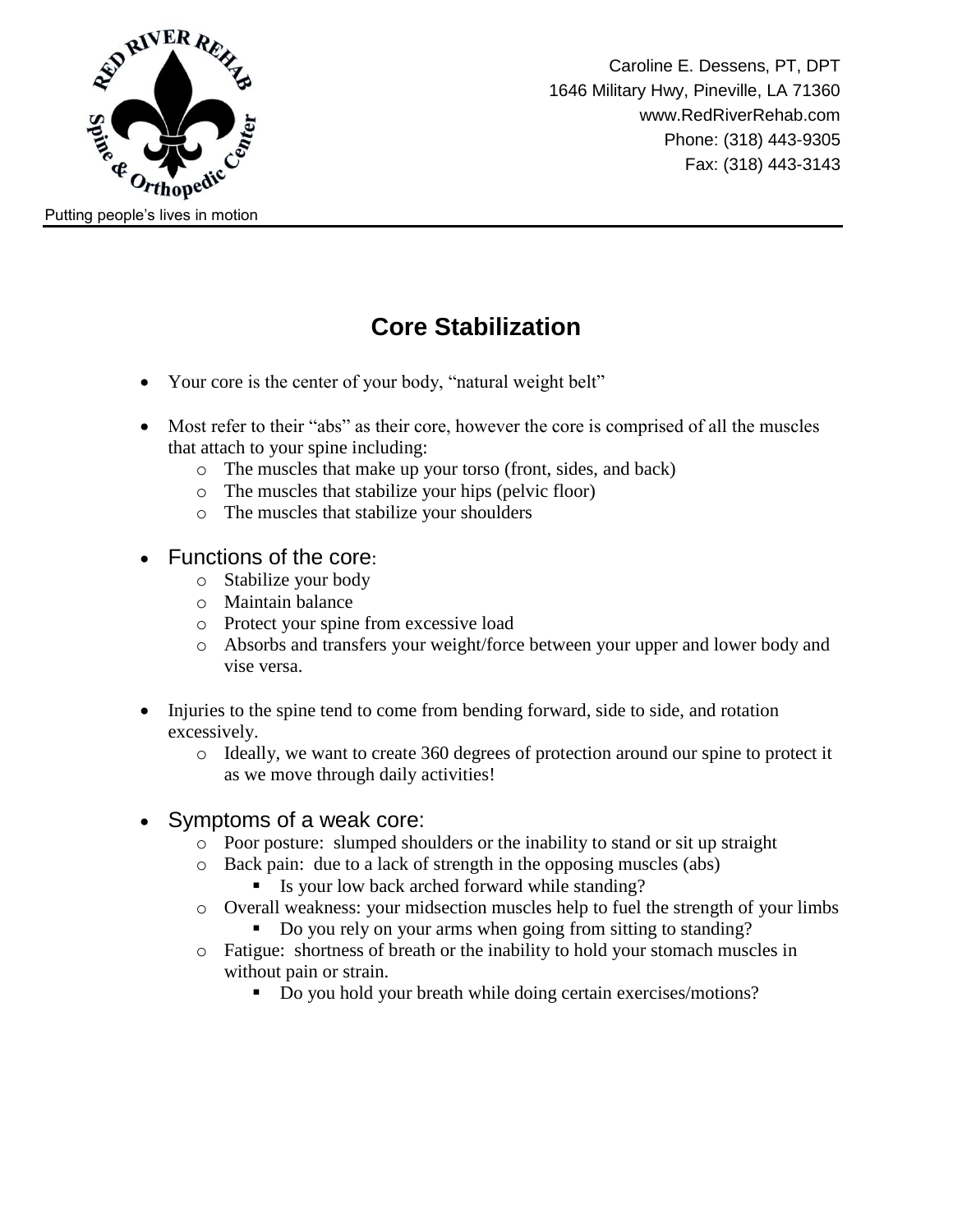

Caroline E. Dessens, PT, DPT 1646 Military Hwy, Pineville, LA 71360 www.RedRiverRehab.com Phone: (318) 443-9305 Fax: (318) 443-3143

## **Treatment**

- Staying active! Going for a daily walk
	- o Remember to be conscious of your posture!



- $\checkmark$  Head Up
- $\checkmark$  Shoulders back comfortably
- $\checkmark$  Stomach tucked
- $\checkmark$  Shoulders, hips, and ankles in a straight line

Photo Credit: http://www.ohpkelowna.com/postural-strain-kelowna-chiropractor/

## **4 simple exercises to increase core strength**:

- o 10-15 reps of each exercise
- o 3 or more days a week
- **Pelvic Tilt**:

 $\bullet$ 

- 
- Laying on your back, on a firm surface
	- Bend knees up and place your feet on the floor
	- Tilt your hips, pressing your low back into the floor (firm surface)
		- Like your trying to make your belly button touch the floor beneath it
		- Your hips do not "lift" off the floor

Photo Credit: http://2relievebackpain.org/back-builder-exercises/back-stretching-exercises/